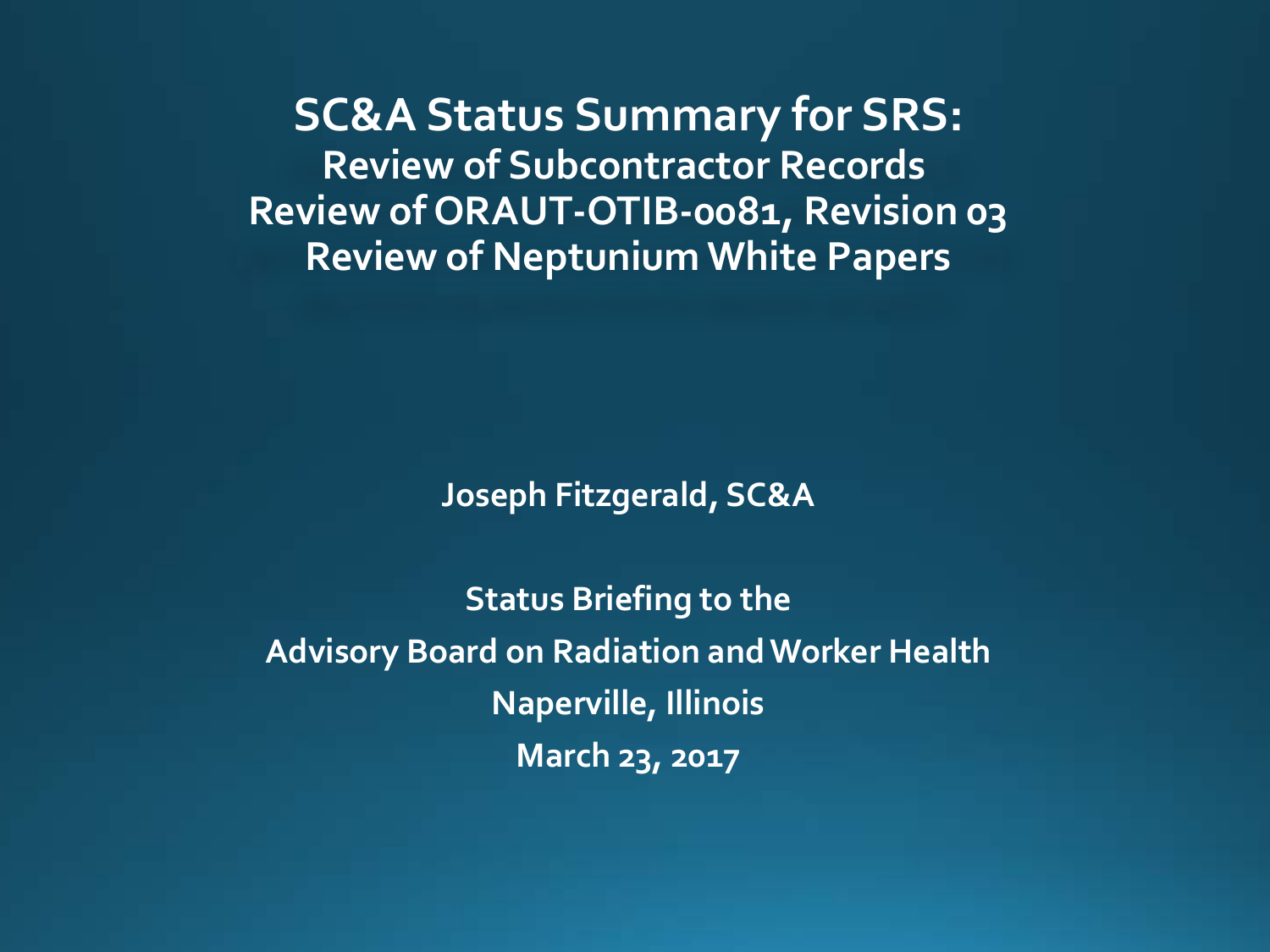# **Review of Subcontractor Records for Completeness**

- SRS subcontractor records not yet validated and verified (V&V) for adequacy and completeness.
- In 2014, learned that subcontractor records kept separately in "company files" and migrated to electronic databases in mid/late 1980s.
- NIOSH has not been able to V&V these records via NOCTS and U.S. Department of Labor databases.
- SC&A concerns two-fold:
	- 1. How complete are company files, particularly beyond 1980s when more work was outsourced?
	- 2. To what extent was internal dose information for subcontractors migrated to SRS databases being used by NIOSH, and can complete bioassay results be found for subcontractor where indicated?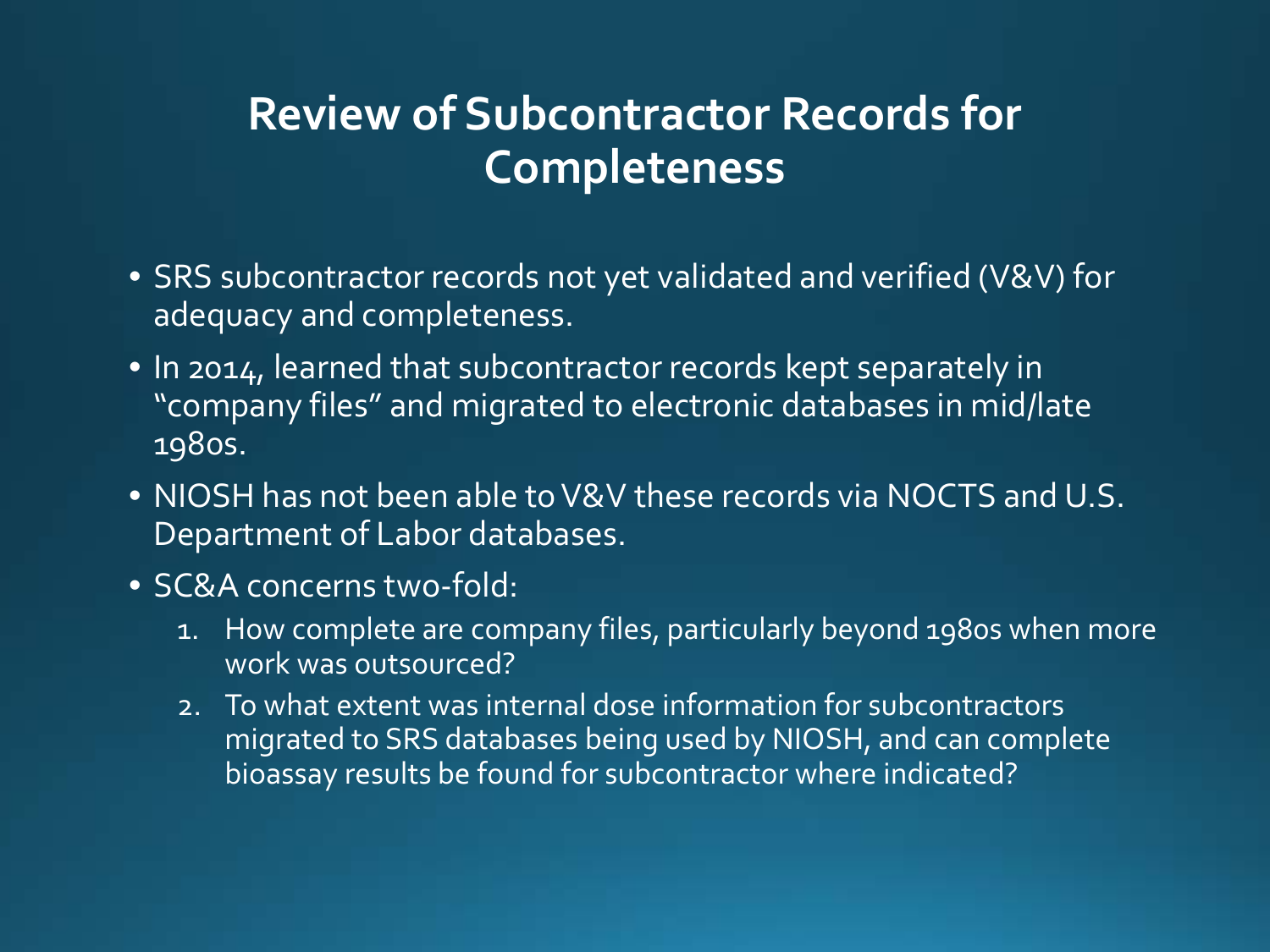# **NIOSH Current Review**

- Some 3,000 pages of construction job plans found for 773A for 1981– 1985.
- As briefed in July 2016, NIOSH intends to identify subcontractors from these job plans, select a suitable sample, and ascertain whether matching bioassay records exist.
- Advisory Board members expressed concern over scope of sampling review and whether this level of V&V would suffice, given the broad scope of operations and time periods at SRS.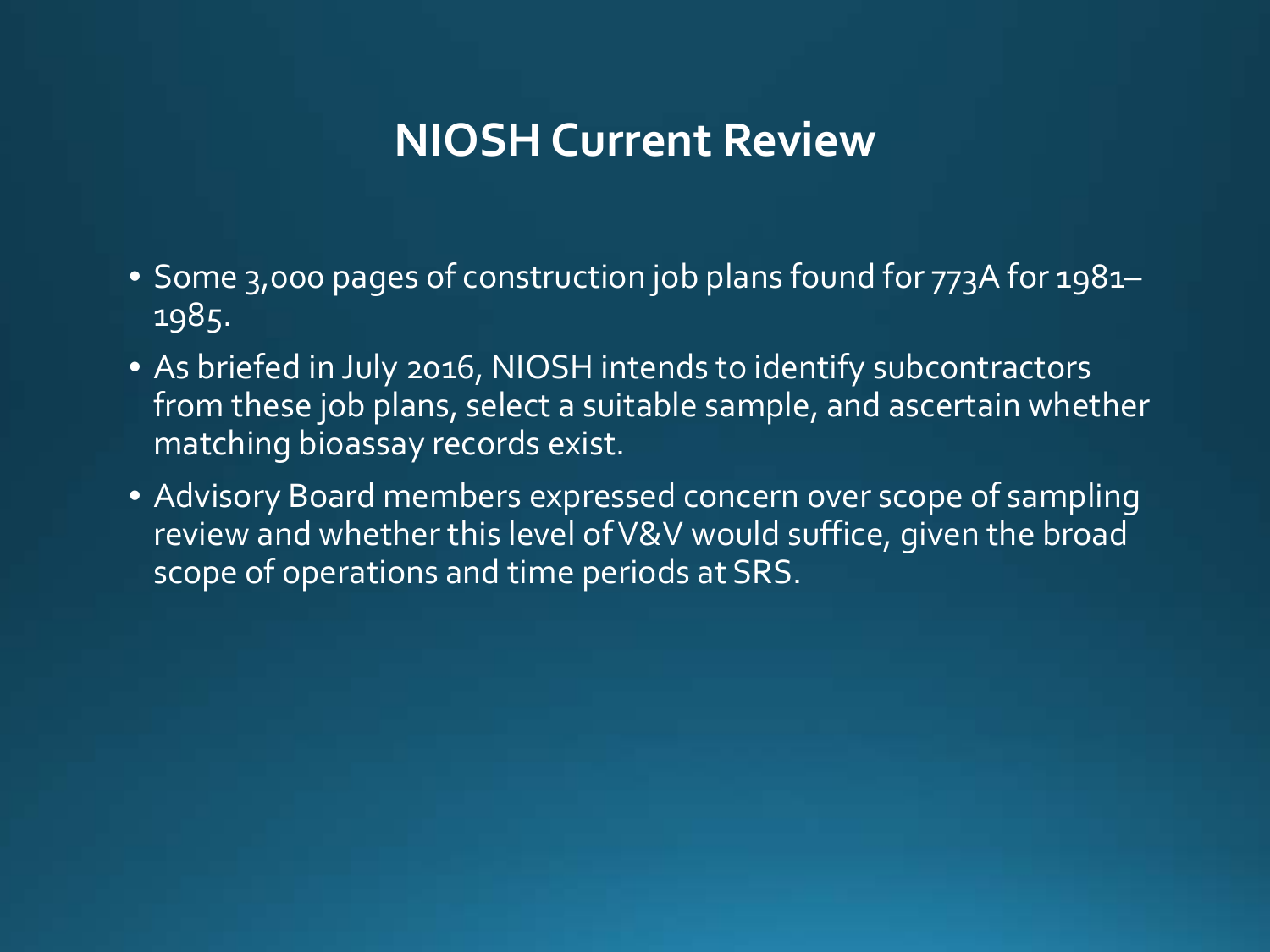# **Status**

- **SC&A tasked with expanding scope of V&V sampling to encompass additional time periods and facilities/operations at SRS.**
- **Progress to date:**
	- Used SRS online secure document search system (EDWS) to identify safe work permits, construction job plans, and any rosters including Construction Trade Worker (CTW) subcontractors, with focus on 1980– 1995, with expanded focus on diverse operations and facilities such as D&D, tank farms, canyons, etc.
	- Submitted data capture request based on search to SRS for box pulls.
	- Two onsite visits completed: Feb. 13–16 and Feb. 27–Mar. 2, 2017.
	- Screened boxes and selected relevant records containing CTW subcontractor ID information and Radiation Work Permits (RWPs).
	- Matched subcontractor personnel with both SRS electronic dose records database (ProRad), and individual hard files and microfiche record files; ascertained subcontractor status via payroll codes and company names.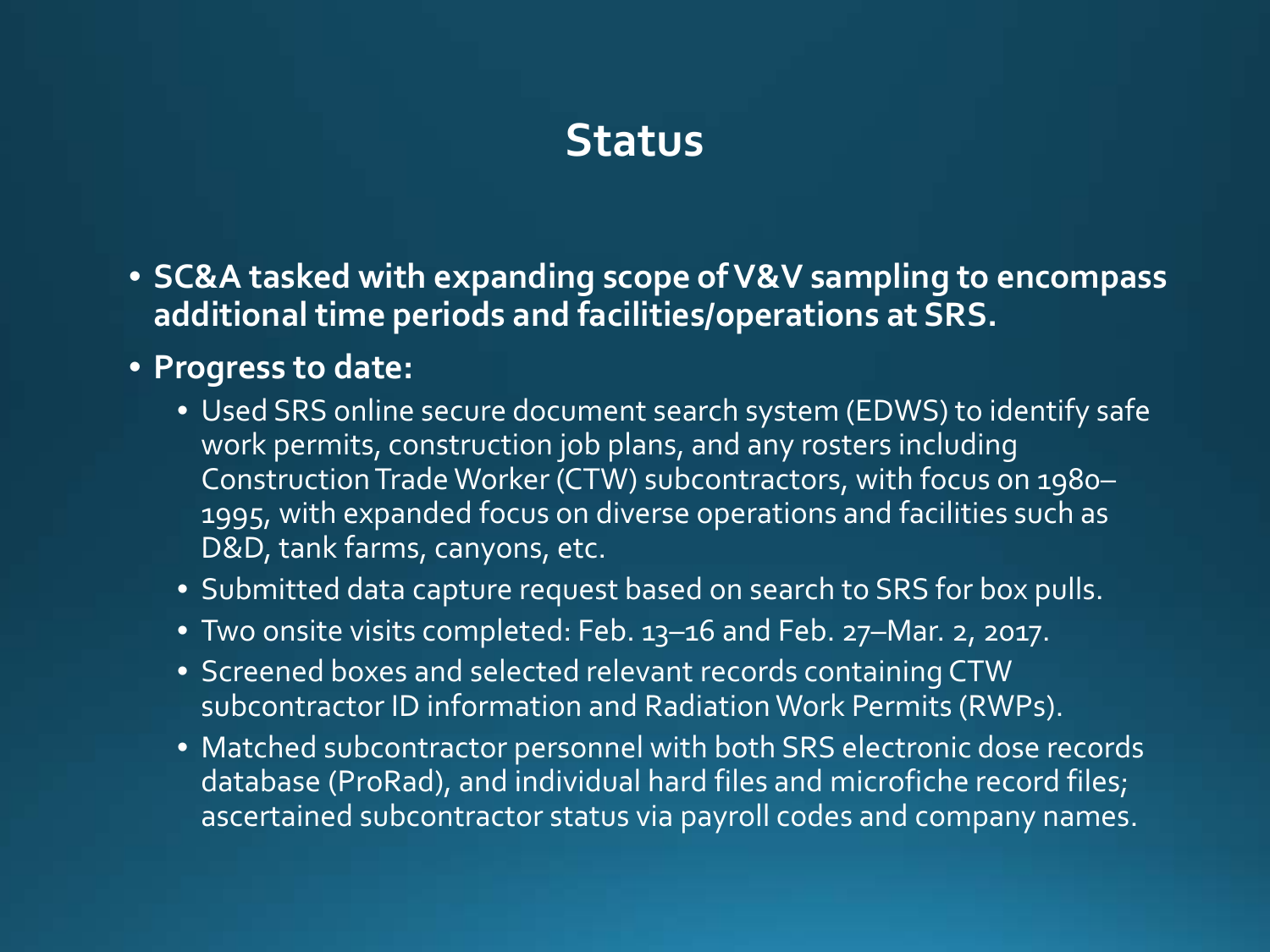### **Expanded Scope**

**SRS Operations/Facilities:**

FB-Line, 321-M, 20-CP, 300 Area, C005, B005, 105K, 221H, K Area, C Area, 105L, 105P, 410N, C-154, C-134, C-158, E071, F151, F-cell, 690N, 313

**Timeframe:**

1976, 1982 1985–1987 1989–1995

**CTW subcontractors identified to date:**

Bechtel (BSRI), MK Construction, Raytheon, Miller and Dunn, North Brothers, EBASCO, UESC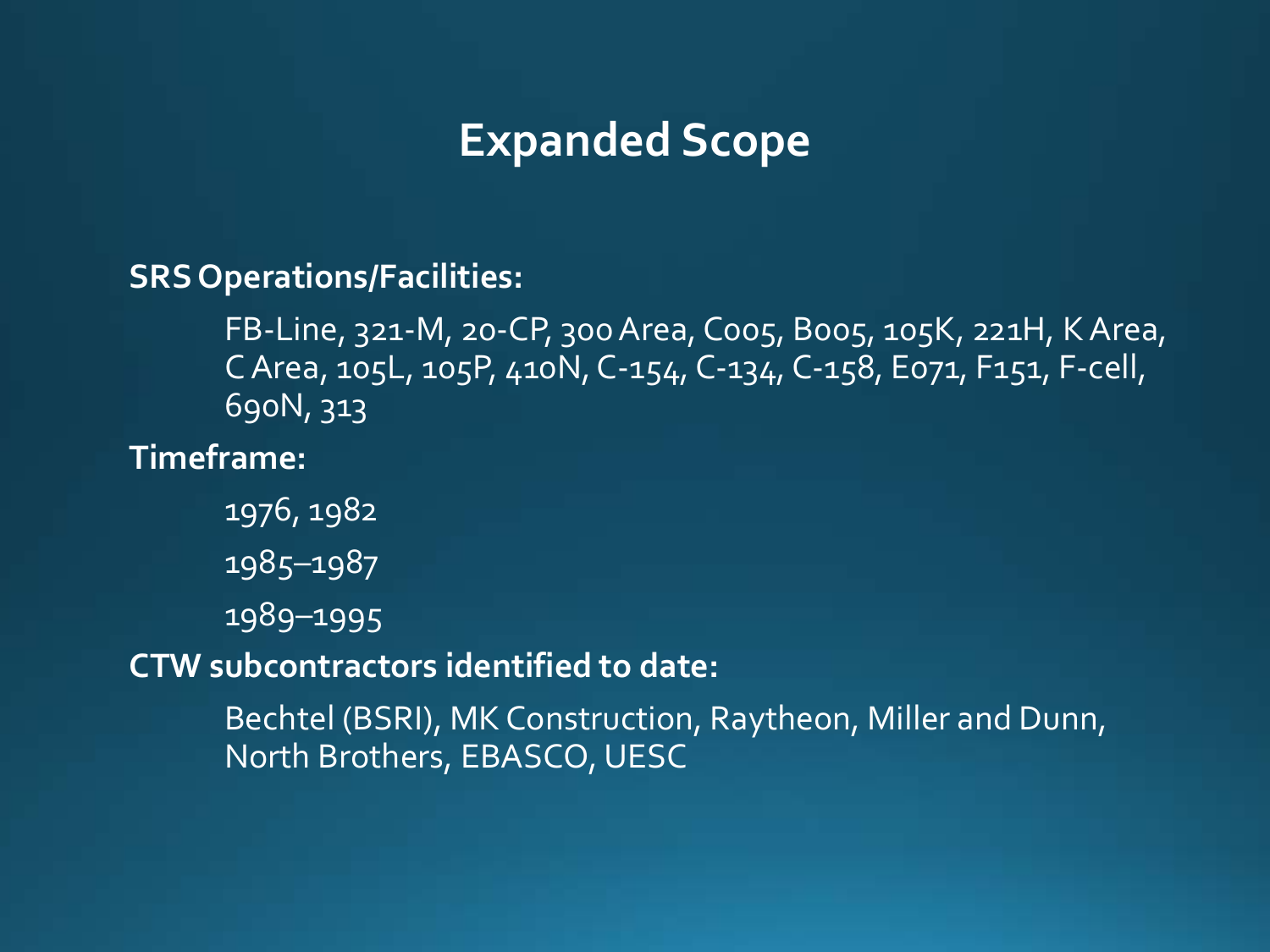# **CTW Crafts Covered**

- Construction (general)
- Pipefitters
- Electricians
- Painters
- Carpenters
- Pipefitters
- Laborers
- Boilermakers
- Millwrights
- Riggers
- Sheet Metal Workers
- Transportation
- Quality Control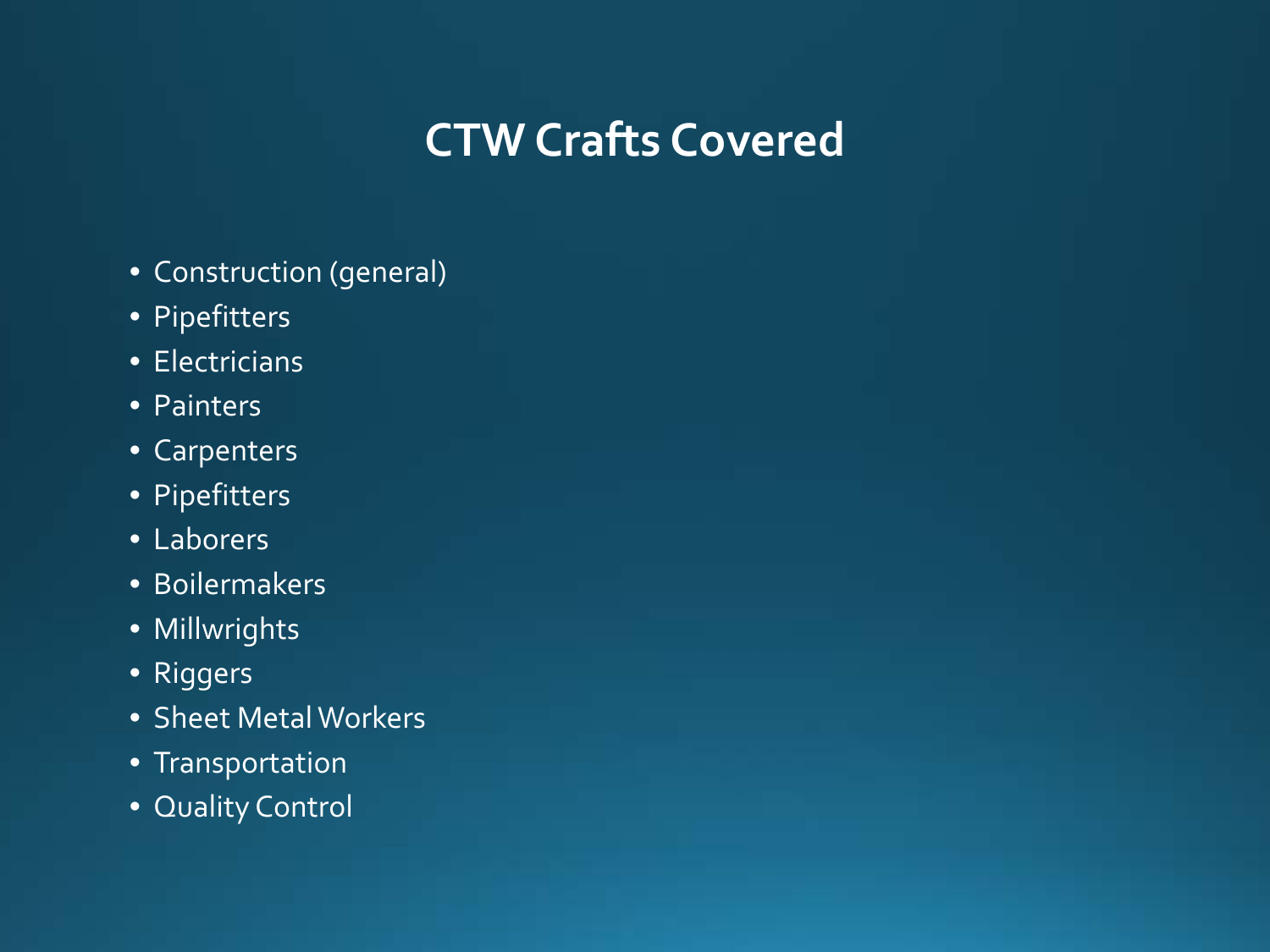## **"Early" Preliminary Results**

- 360 subcontractors identified and reviewed to date.
- Subcontractor workers not found in SRS records (ProRad, hard file, microfiche): 29 (8%).
- Likely bioassay mismatches identified (between corresponding RWP and bioassay timeframes; needs further follow-up).
- Documentation (RWPs and bioassay records) currently being reviewed by SRS classification office.
- Upon release of records, SC&A will conduct further review and more fully validate subcontractor status, RWP status, and matching timeframes of RWPs and bioassays.
- SC&A will report its formal review, with supporting documentation, to the SRS Work Group on an expedited basis.